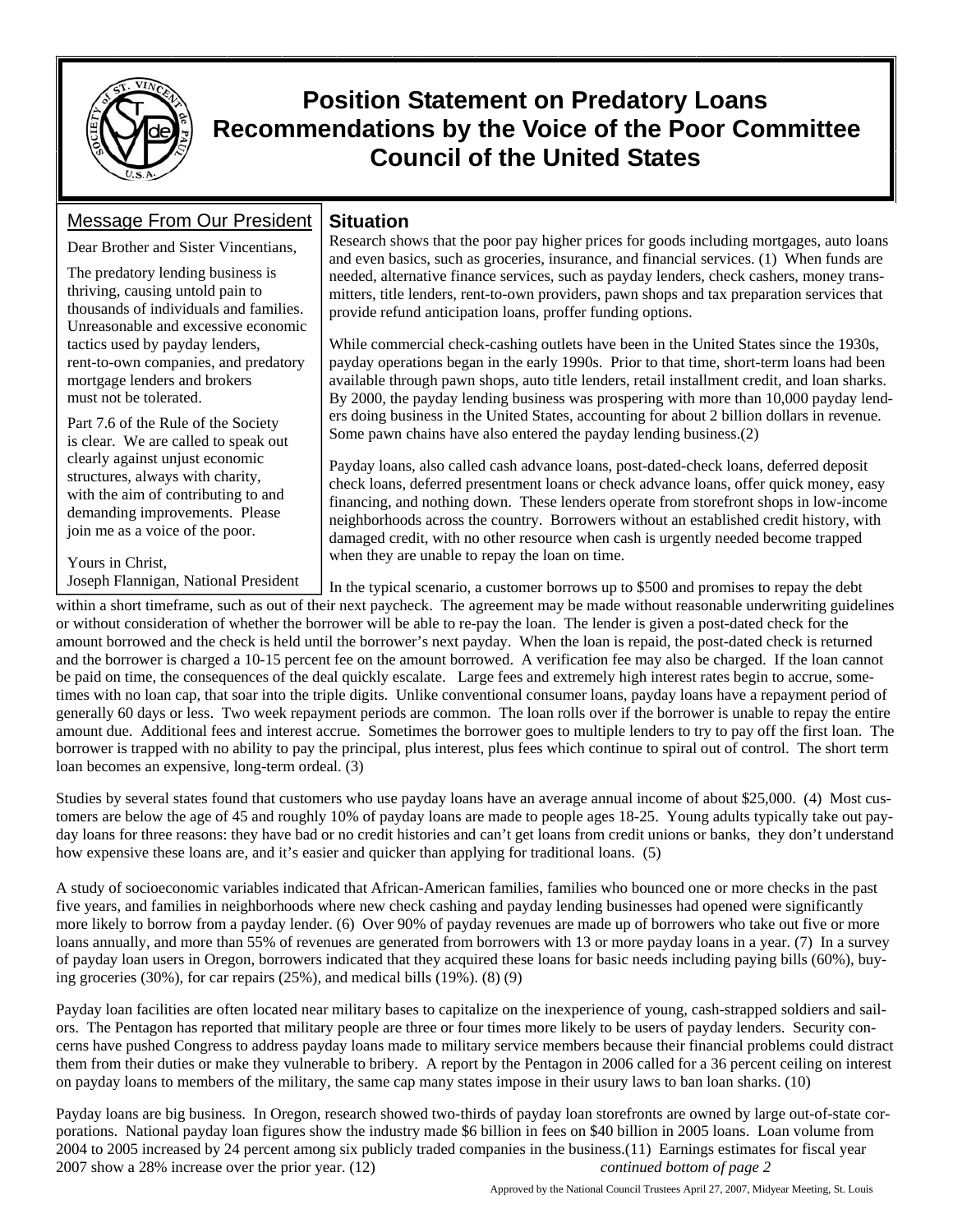# **Church Teaching**

The Catechism of the Catholic Church is clear: "Those, whose usurious and avaricious dealings lead to the hunger and death of their brethren in the human family, either directly or indirectly commit homicide, which is imputable to them."(16) The *Compendium of the Social Doctrine of the Church* states*, "*Although the quest for equitable profit is acceptable in economic and financial activity, recourse to usury is to be morally condemned. (17)

The Church's condemnation extends to international economic relations in which less advanced countries suffer exploitation under "abusive if not usurious financial systems."(18) Pope John Paul II described usury as "a scourge that is also a reality in our time and that has a stranglehold on many people's lives."(19) In a presentation on African countries in crisis Cardinal Tarsicio Bertone stated that debt "becomes usury when it harms the inalienable right to life, namely, all those rights that have not been given to man but that belong to him by nature." (20)

## **Vincentian Response to Predatory Lending**

Every consumer deserves access to fair, responsible, affordable credit that provides clear, realistic terms and practical repayment periods. Laws to protect those who are poor from unscrupulous practices are needed. Government must be urged to enforce truth in lending and strict usury limits for all consumer loans including: reasonable lending caps and loan terms; consideration of a consumer's ability to pay; bans on internet payday lending and out-of-state charter arrangements that allow companies to get around state laws; providing consumers with legal recourse in disputes. It is the responsibility of government to legislate change by tightening loopholes that allow financial predators to victimize the poor and vulnerable in the community.

Through the Rule of the Society, Vincentians are drawn "to follow Christ through service to those in need and so bear witness to his compassionate and liberating love." (Part 1, Section 1.2) They are called to defend the rights and the dignity of the needy by recognizing that peoples' lives are affected by the social, economic and political environment within which they live.

Today members of the Society seeking a better

## **Rule of the Society Calls Vincentians to Action**

The *Rule of the Society* (21) continues to call members to adapt to changing conditions affecting those who are poor by striving for charity and justice.

Faithful to the spirit of its founders, the Society constantly strives for renewal, adapting to changing world conditions. It seeks to be ever aware of the changes that occur in human society and the new types of poverty that may be identified or anticipated. It gives priority to the poorest of the poor and to those who are most rejected by society. (Part 1, Section 1.6)

Section Seven of the *Rule,* "Relationship with Civil Society—Work for Social Justice," beckons members to action.

The Society gives immediate help, but also seeks mid-term and long-term solutions. The Society is concerned not only with alleviating need but also with identifying the unjust structures that cause it. It is, therefore, committed to identifying the root causes of poverty and to contributing to their elimination. (Part 1, Section 7.1)

The Society helps the poor and the disadvantaged speak for themselves. When they cannot, the Society must speak on behalf of those who are ignored. (Part 1, Section 7.5)

Where injustice, inequality, poverty or exclusion are due to unjust economic, political, or social structures, or to inadequate legislation, the Society should speak out clearly against the situation, always with charity, with the aim of contributing to and demanding improvements. (Part 1, Section 7.6)

world must embrace both charity with justice. Like our Founder Frederic Ozanam, members are called to the service of truth. They are called to convey the experience of the poor in civic dialogue of economic and industrial policy, and to demand change in the legal system. Every person deserves to live in dignity, free from the deceptive and unconscionable practices of predatory lenders.

#### **Situation** *continued from page 1*

A variety of financial schemes are used by predatory lenders to engage in deception or fraud, to manipulate the borrower through aggressive sales tactics, or take unfair advantage of a borrower's lack of understanding about loan terms.(13) Elderly fixed-income homeowners victimized by predatory mortgage lenders and brokers who push unjustifiably expensive refinance loans and steal home equity are one example. The lender makes the loan based on the asset and not on the ability of the borrower to repay. The lender knows that the loan can never be repaid based on the borrower's income. The victim defaults on the loan and the lender forecloses. Typically, the purpose of these loans is to fund home repairs or to consolidate debts. Balloon payments, high prepayment penalties, negative amortization and arbitration are other means used by lenders to steer unwitting borrowers into high priced loans that can lead to forced refinancing at soaring rates or foreclosure. The US Department of Housing and Urban Development provides local information on predatory lending practices by state.(14) Information is also available from The Center for Responsible Lending. (15)

Quality of public policy and legislation determines whether the weakest members of the community are respected and valued. While several states have moved to enact laws to set limitations and take measures to enforce state usury laws, there are places where no laws exist and questionable practices are permitted to thrive. Rather than waiting for the state and federal government to act some cities, such as, Los Angeles and Oakland have passed local anti-predatory lending ordinances. Much more is needed to protect the poor and vulnerable from abusive financial practices.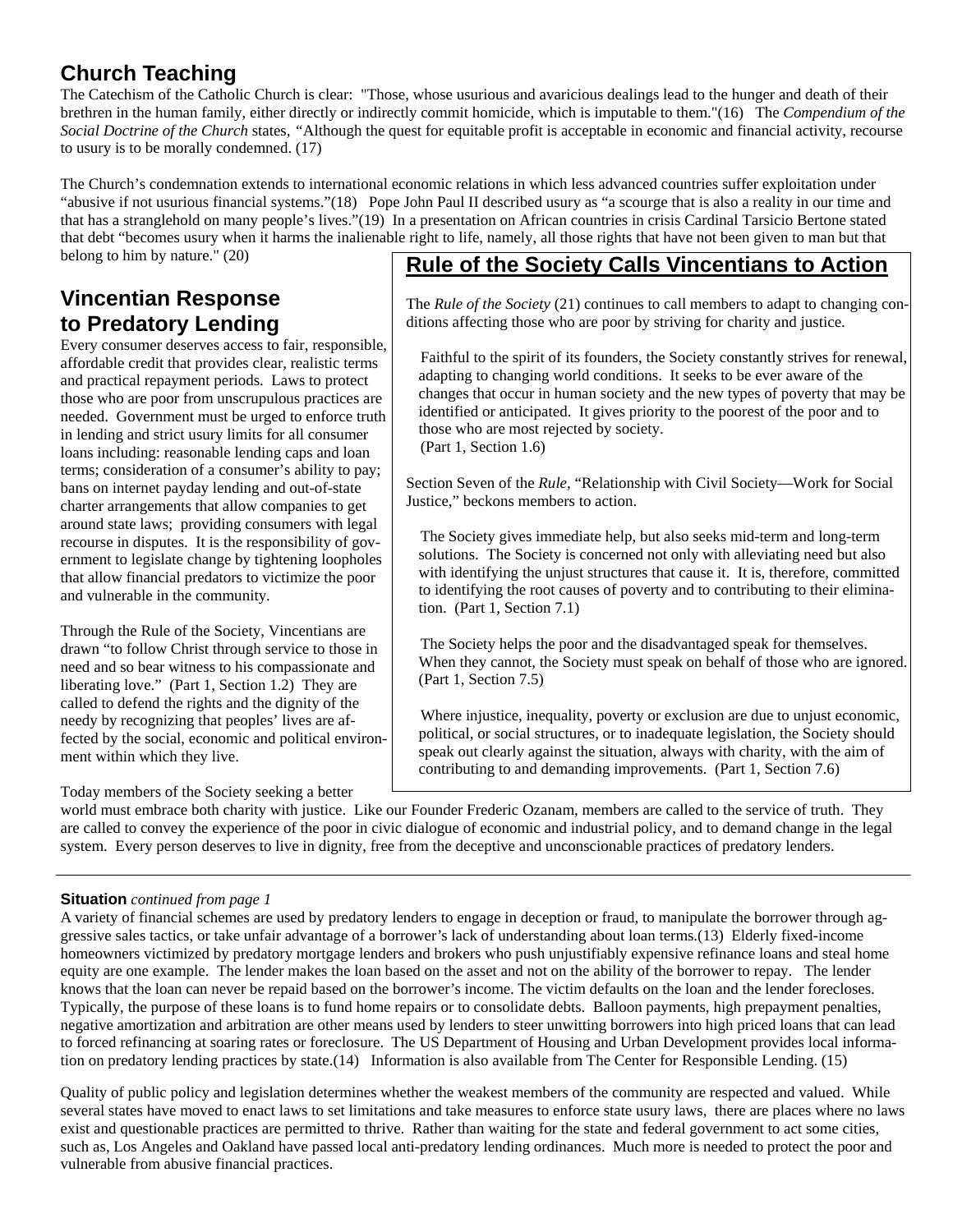### **SVDP Case Study:**

## **"One Voice on One Subject" Gets Bill Passed in the Oregon State Legislature**

Oregon Vincentians learned that unregulated pay day loans in the State of Oregon could cost between 200 and 300% interest for a year and often never let the debtor pay off the principle. In one situation a loan of \$496 escalated to \$1,876.00 owed just 30 days later. The local Voice of the Poor brought this concern to light meeting at the Archdiocese level and informing District Councils of the problem. Because predatory loans take resources from those in need, it was agreed that the Society had to try and help.

Stories from the poor were collected. The local state representative, who was running again for office was contacted with members asking: "How can you let this happen?" The local state representative arranged for a hearing on the subject and members of the press were invited. Vincentians, parishioners, homeless advocates and others showed up at the hearings. Their stories were told, and the press let the public know. Oregon's Governor jumped in by noting that predatory loans were hurting the State's efforts with public assistance. Other members of the Legislature took notice.

Vincentians returned to their communities and talked to other Vincentians asking members of the VOP and members of all the District Councils and Conferences around the State to call and speak to their Representatives and Senators about this problem. They told the truth about what was happening in their community. The politicians were asked to look into this problem. The common thread was the local Voice of the Poor realized that this problem hurt Vincentian efforts in the local communities. It was happening all over the State and most of members knew or could meet a State Senator or Representative in their area.

**The Result:** "One Voice on One Subject" from all over the state got the Payday Loan Reform Act passed by Oregon lawmakers in April 2006. The new legislation is intended to cap loans at 36 percent annual interest, limit fees to \$10 per \$100 on the first loan, and extend the payback period to 31 days. With the new legislation a \$300 loan costs \$39 for 31 days instead of \$120, which had been the current going rate for payday lenders. While Oregon was able to pass legislation in special session, additional work is needed as predatory lenders continue to develop "new products" that are unregulated. In Oregon the latest loophole is for payday lenders to move from the short term loan to traditional consumer loans which carry no interest cap.

### **Recommendations for Councils and Conferences**

Always keep in mind the story of the Good Samaritan in Luke 10: 29-37 when it comes to caring for victims.

- ♥ Educate Vincentians. Invite a specialist to speak on predatory lending at a Council meeting. Encourage your parish to bring in a speaker, to talk about the dangers of predatory mortgages, particularly with the elderly in the parish. Offer to help organize a presentation. We should also work to pass state and federal legislation to restructure or ban predatory loans.
- Train members to ask the right questions and listen for situations of financial abuse when on homevisits. Develop a simple questionnaire for use as appropriate when meeting with families in dire straits due to these loans. Be aware that it is not usually the first reason for need that is mentioned. They are embarrassed and fearful of having these loans.
- Provide simple budgeting assistance that can be offered to low income families. Encourage the establishment of a plan to save for emergencies and expenses, when possible. Warn families of the danger of predatory lenders. Seek out community assistance beyond the emergency help of the Society. Investigate available local resources and the rights of borrowers. (22) Ask qualified financial advisors to provide education about finances, how to shop carefully for loans with lower interest rates, and where to locate consumer-credit counseling services if needed with debt restructuring or repayment. Check with a local bank about alternative lower cost, lower risk products available to those your Council serves.
- Investigate options available to the needy in emergency situations. Besides borrowing from family and friends, other considerations may include requesting an advance from an employer, credit unions, negotiating bill payments with creditors and service companies, lines of credit from finance lenders, or seeking overdraft protection from banks on small short-term loans.
- Sometimes a little help from the Conference or Council can mean the difference between a quick loan that goes bad and a temporary bridge to get through a difficulty.
- Become aware of the law in your community regarding predatory lending. Speak out for those trapped by unscrupulous lenders and for laws to tighten the practice such as protections against rollover loans, improved consumer disclosures, greater regulatory oversight by the Department of Justice. Help those trapped file a complaint with appropriate oversight agencies.
- Keep track of needs. In Phoenix the VOP gathered stories about payday loans collected by Conferences members from families requesting rental and utility assistance. These were used as part of testimony at the Arizona legislature. Support tightening legal loopholes and encourage protection of the poor and vulnerable from predatory practices by speaking out for better legislation
- Continue to spread the word about these predatory loan practices in the greater community. Find out if the bank you use is connected to predatory lending. They can be encouraged to disaffiliate with payday lenders. SunTrust, the largest bank in Central Florida, discontinued business loans to companies that make payday loans or car-title loans. Their reason was "potential reputational risks and consumer harm." (23) Encourage landlords in the community not to rent to predatory lenders.